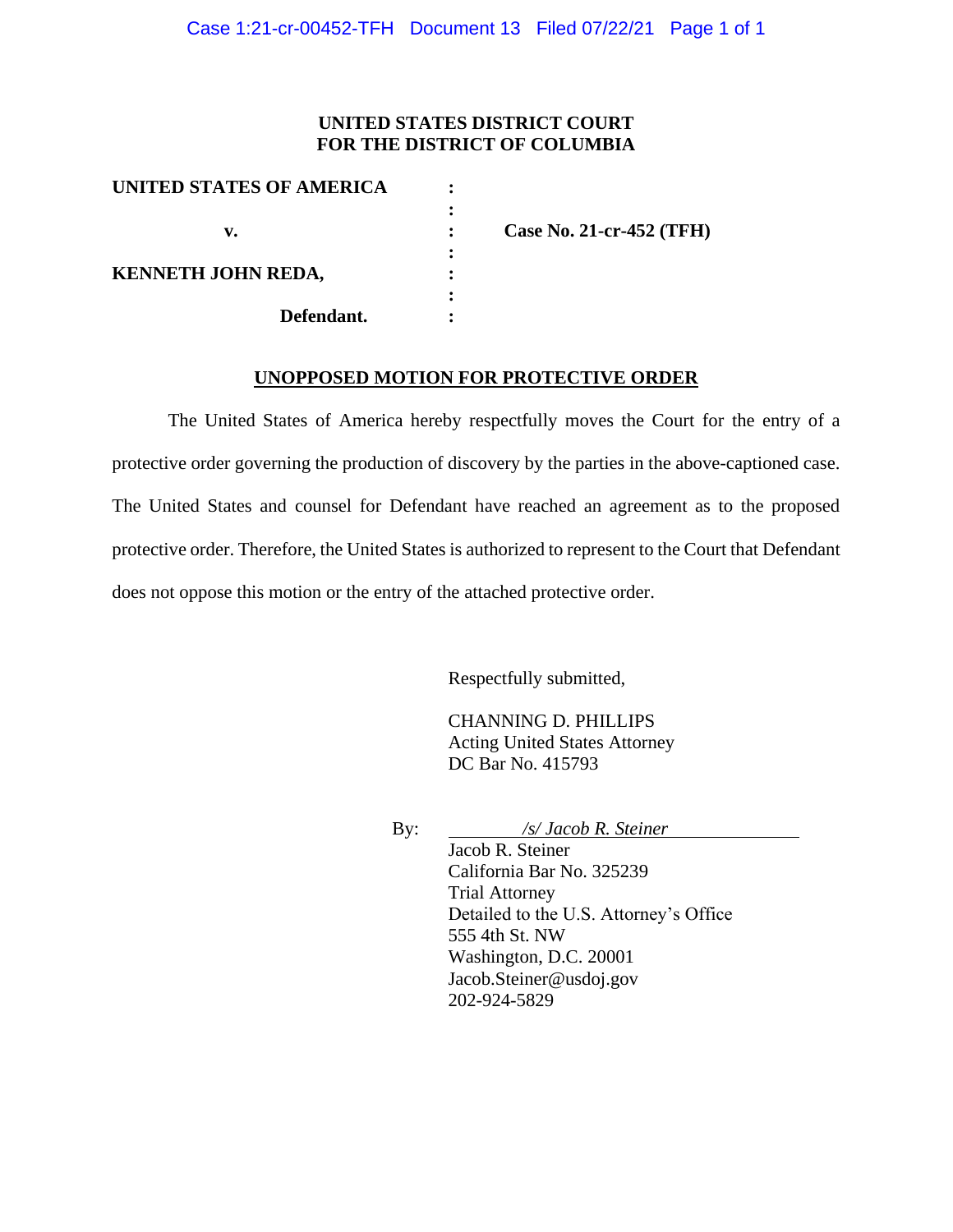## **UNITED STATES DISTRICT COURT FOR THE DISTRICT OF COLUMBIA**

| UNITED STATES OF AMERICA |                   |
|--------------------------|-------------------|
|                          |                   |
| v.                       | Case <sup>:</sup> |
|                          |                   |
| <b>KENNETH JOHN REDA</b> |                   |
|                          |                   |
|                          |                   |
| Defendant.               |                   |

**No. 21-cr-452 (TFH)** 

### **PROTECTIVE ORDER GOVERNING DISCOVERY**

To expedite the flow of discovery material between the parties and adequately protect the

United States' legitimate interests, it is, pursuant to the Court's authority under Fed. R. Crim. P.

16(d)(1) and with the consent of the parties, ORDERED:

1. **Materials Subject to this Order.** This Order governs materials provided by the

United States at any stage of discovery during this case and which the United States has

identified as either "Sensitive" or "Highly Sensitive." Examples of materials that the United

States may designate as "Sensitive" or "Highly Sensitive" pursuant to this Order include but are

not limited to:

- a. Personal identity information as identified in Rule 49.1 of the Federal Rules of Criminal Procedure, as well as telephone numbers, email addresses, driver's license numbers, and similar unique identifying information;
- b. Information regarding the government's confidential sources;
- c. Information that may jeopardize witness security;
- d. Contact information for, photographs of, and private conversations with individuals that do not appear to be related to the criminal conduct in this case;
- e. Medical or mental health records;
- f. Sources and methods law-enforcement officials have used, and will continue to use, to investigate other criminal conduct related to the publicly filed charges;
- g. Surveillance camera footage from the U.S. Capitol Police's extensive system of cameras on U.S. Capitol grounds;<sup>1</sup>

 $<sup>1</sup>$  To be clear, this does not include footage from body worn cameras from other police departments that responded</sup> on January 6, 2021, the vast amount of which the United States will *not* designate as Sensitive or Highly Sensitive. (Body worn camera footage will be marked Sensitive or Highly Sensitive only if it contains material described in paragraph one above or for a similar reason not anticipated by this Order.)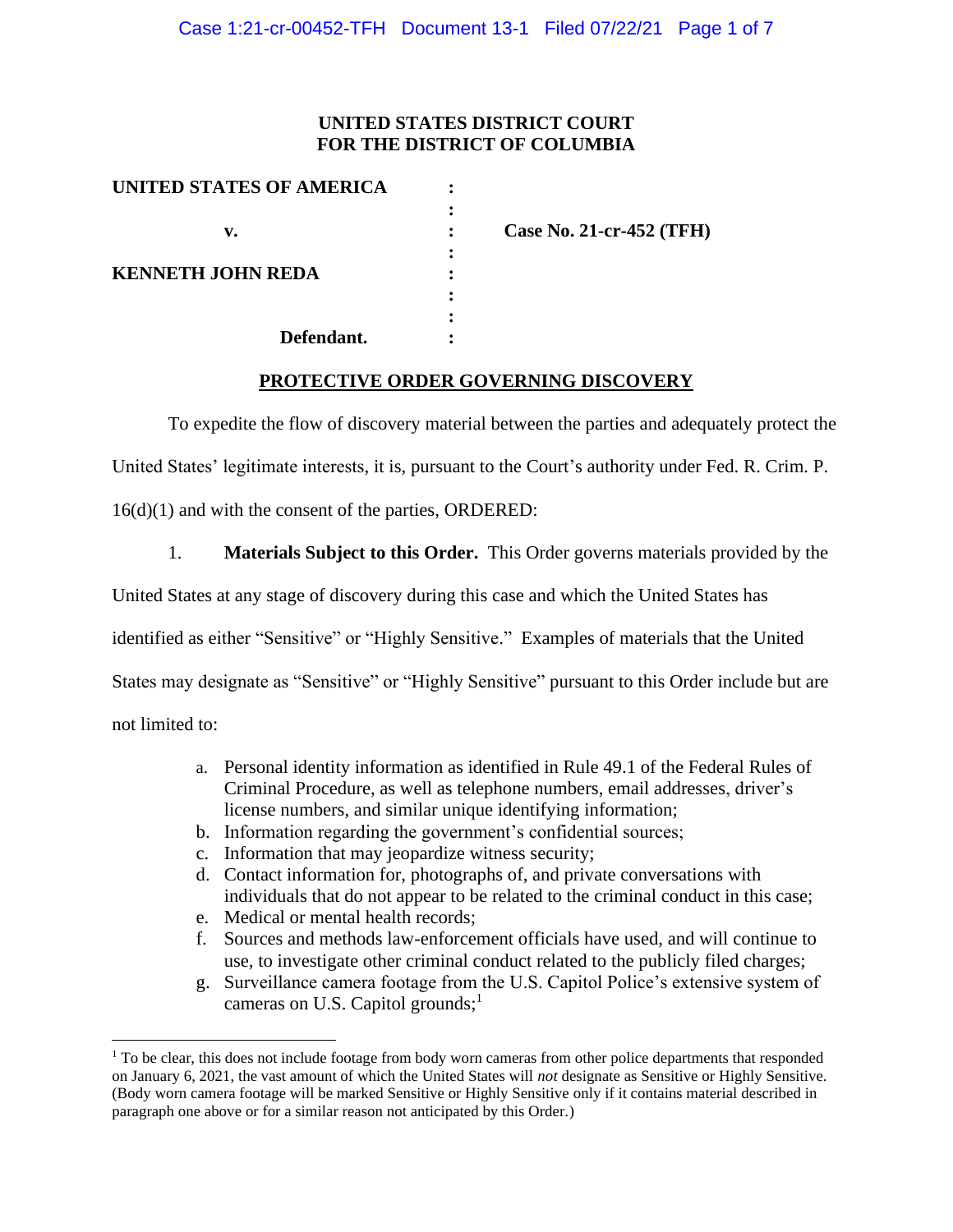- h. Repair estimates from the Architect of the Capitol;
- i. Materials designated as "security information" pursuant 2 U.S.C. §1979; and
- j. Tax returns or tax information.

This Order will not be used to designate materials as Sensitive or Highly Sensitive unless such designation is necessary for one of the reasons stated in this paragraph or for a similar reason not anticipated by this Order. The government agrees to make every effort to provide discovery in a manner that will allow for most discovery to be produced without such designations.

2. **Defendant.** Any reference to "Defendant" herein refers individually to each

defendant identified in the caption above.

3. **Legal Defense Team.** The "legal defense team" includes defense counsel

(defined as counsel of record in this case, including any post-conviction or appellate counsel)

and any attorneys, investigators, paralegals, support staff, and expert witnesses who are advising

or assisting defense counsel in connection with this case.

# 4. **Rules for the Handling of Sensitive and Highly Sensitive Materials.**

- a. **Limitations on Use.** Defendant and the legal defense team may use Sensitive and Highly Sensitive discovery materials solely in connection with the defense of this case and any other case connected to the events at the United States Capitol on January 6, 2021, including any post-conviction or appellate litigation, and for no other purpose, and in connection with no other proceeding, without further order of this Court.
- b. **Limitations on Dissemination.** No Sensitive or Highly Sensitive materials, or the information contained therein, may be disclosed to any persons other than Defendant, the legal defense team, or the person to whom the Sensitive or Highly Sensitive information solely and directly pertains or his/her counsel, without agreement of the United States or prior authorization from the Court.
- c. **Limitations on Reproduction.** Defendant, the legal defense team, and authorized persons shall not copy or reproduce the Sensitive or Highly Sensitive materials except in order to provide copies of the materials for use in connection with this case by Defendant, the legal defense team, the person to whom the Sensitive or Highly Sensitive information solely and directly pertains or his/her counsel, and other persons to whom the Court may authorize disclosure (collectively, "authorized persons").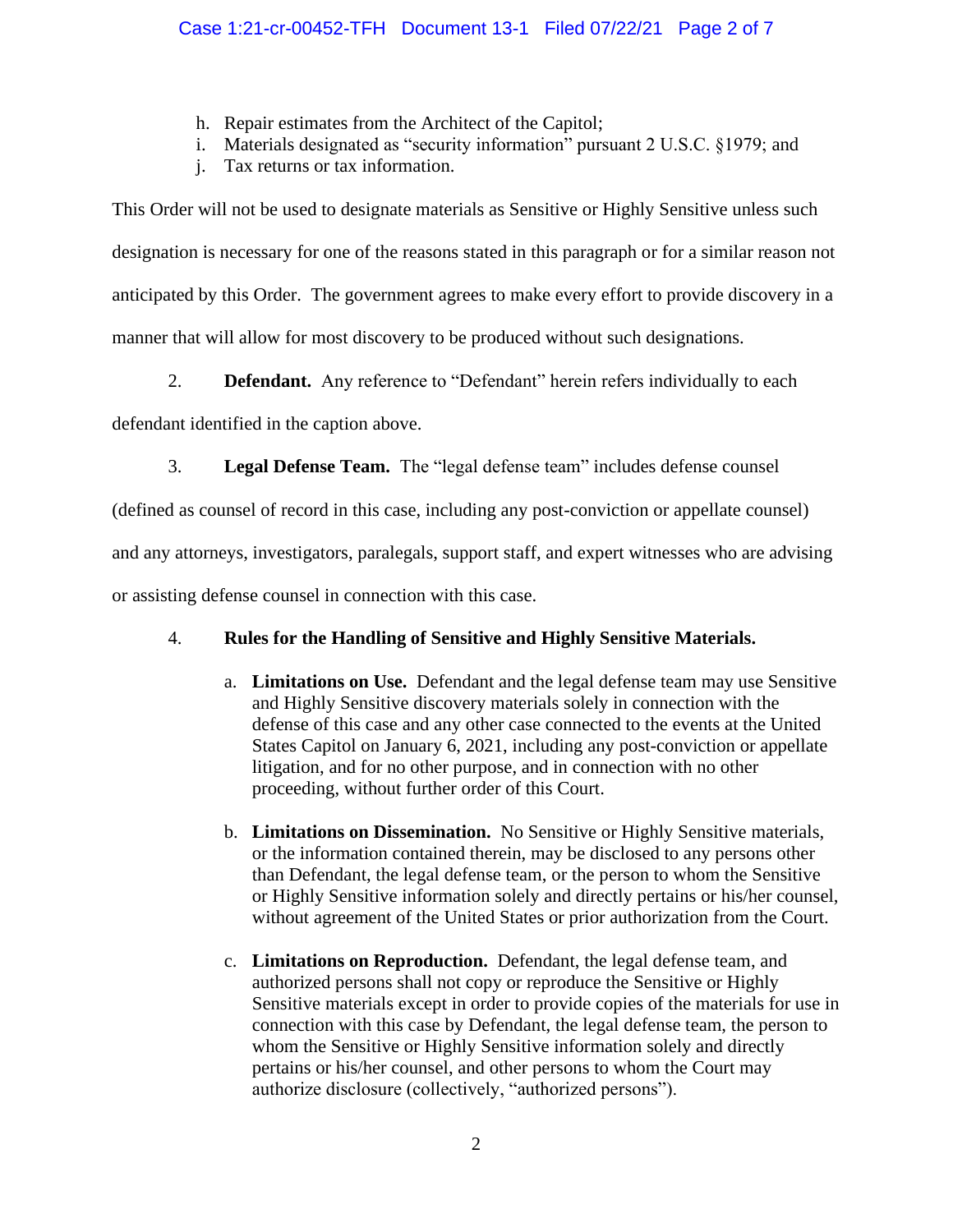If defense counsel provides Defendant access to Sensitive or Highly Sensitive materials, defense counsel must advise Defendant that Defendant may not record any personal identity information as identified in Rule 49.1 of the Federal Rules of Criminal Procedure or any telephone numbers, email addresses, driver's license numbers, and similar unique identifying information. By signing the attached affirmation, Defendant agrees not to do so.

Copies and reproductions, and any notes or records made in relation to the contents of the Sensitive and Highly Sensitive materials, are to be treated in the same manner as the original materials.

- d. **Court Filings.** Absent prior agreement by the parties or permission from the Court, no party shall disclose materials designated as Sensitive or Highly Sensitive in any public filing with the Court. Such materials shall be submitted under seal in accordance with Local Criminal Rule 49(f)(6). The Clerk of Court shall accept for filing under seal any filings made in compliance with that Rule and so marked by the parties pursuant to this Order.
- e. **Court Hearings.** The restrictions in this Order shall not limit either party in the use of the materials in judicial proceedings in this case. The procedures for use of designated Sensitive and Highly Sensitive materials during any hearing or the trial of this matter shall be determined by the parties and the Court in advance of the hearing or trial. No party shall disclose materials designated Sensitive or Highly Sensitive in open court without agreement by the parties that such materials may be disclosed in open court or prior authorization by the Court.

### 5. **Additional Rules for Handling of Sensitive Materials.** The following

additional terms apply to Sensitive materials:

a. **Storage.** Sensitive materials must be maintained in the custody and control of Defendant, the legal defense team, and authorized persons. This restriction shall not apply to the person to whom the Sensitive information solely and directly pertains or his/her attorney.

### 6. **Additional Rules for Handling of Highly Sensitive Materials.** The following

additional rules apply to Highly Sensitive materials:

a. **Additional Limitations on Dissemination.** Defense counsel may not provide a copy of Highly Sensitive materials to Defendant or permit Defendant to view such materials unsupervised by defense counsel or an attorney, investigator, paralegal, or support staff person employed by defense counsel.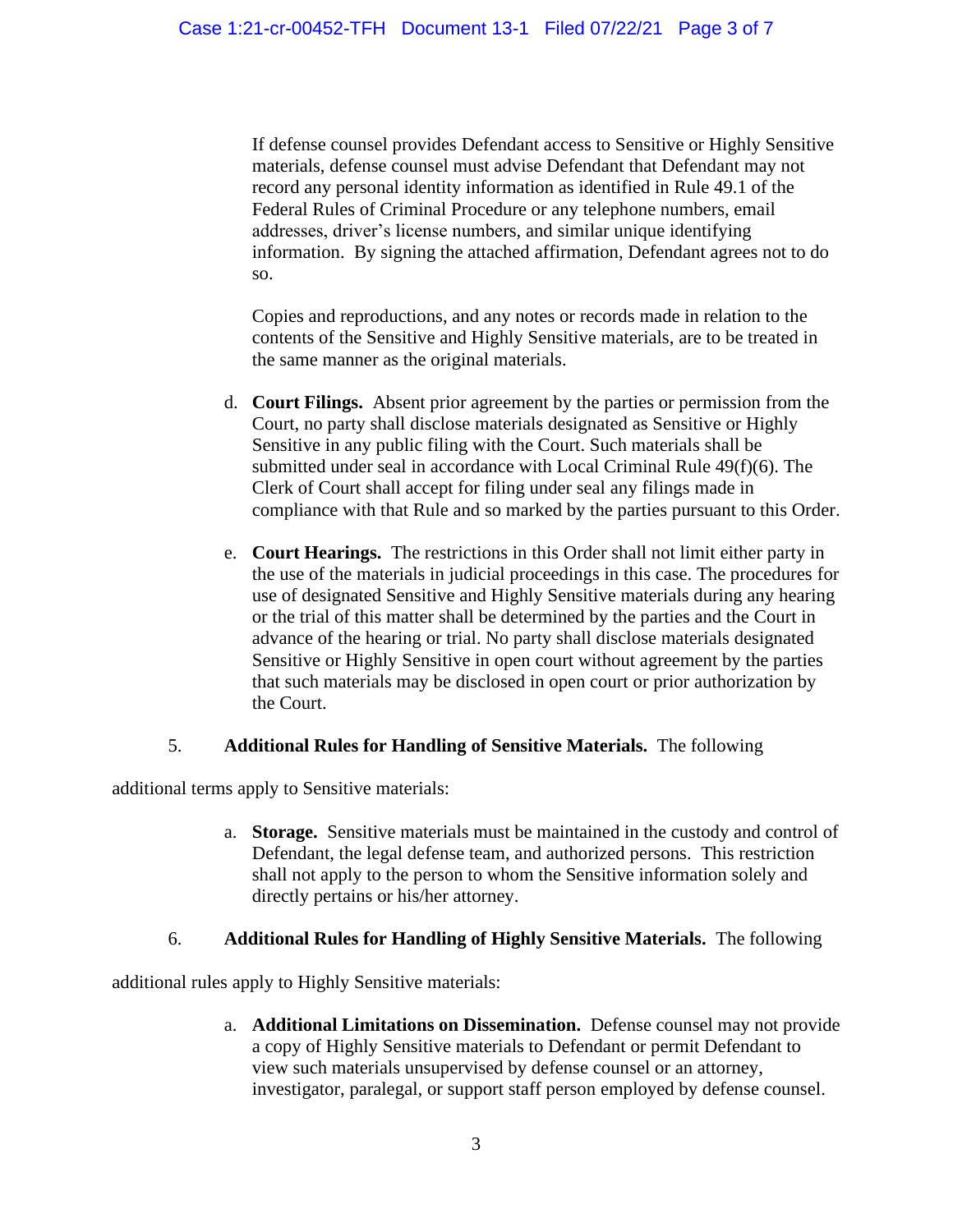The parties agree that defense counsel or an attorney, investigator, paralegal, or support staff person employed by defense counsel, may supervise Defendant by allowing access to Highly Sensitive materials through a cloudbased delivery system that permits Defendant to view the materials but does not permit Defendant the ability to download; provided that, prior to doing so, defense counsel first provides notice to the United States and allow the United States to file an objection with the Court if no agreement is reached.

- b. **Additional Limitations on Reproduction.** Counsel agrees that prior to showing materials to Defendant designated as Highly Sensitive, counsel or an attorney, investigator, paralegal, or support staff person employed by defense counsel will read Defendant the relevant parts of this Order, and remind Defendant of the consequences of violating the Order. If Defendant takes notes regarding Highly Sensitive materials, counsel or an attorney, investigator, paralegal, or support staff person employed by defense counsel must take reasonable steps to determine whether Defendant has copied any personal identity information as identified in Rule 49.1 of the Federal Rules of Criminal Procedure or any telephone numbers, email addresses, driver's license numbers, and similar unique identifying information.
- c. **Storage.** Highly Sensitive materials must be maintained in the custody and control of the legal defense team and authorized persons. This restriction shall not apply to the person to whom the Highly Sensitive information solely and directly pertains or his/her attorney.

7. **Viewing by Incarcerated Defendants.** If Defendant is in the custody of the

United States Marshals Service, defense counsel is authorized to provide a copy of discovery materials to the appropriate point of contact so that the defendant can view the discovery materials, subject to the terms of this Order.

8. **Disputes.** The parties shall make a good faith effort to resolve any dispute about a sensitivity designation before requesting the Court's intervention. The United States may agree to remove or reduce a sensitivity designation without further order of this Court. Whenever the redaction of specified information will resolve the basis for which a sensitivity designation was applied, the United States will agree to redaction, and such redaction will render the materials no longer subject to this Order. Any agreement to reduce or remove a sensitivity designation or to redact specific information shall be memorialized in writing.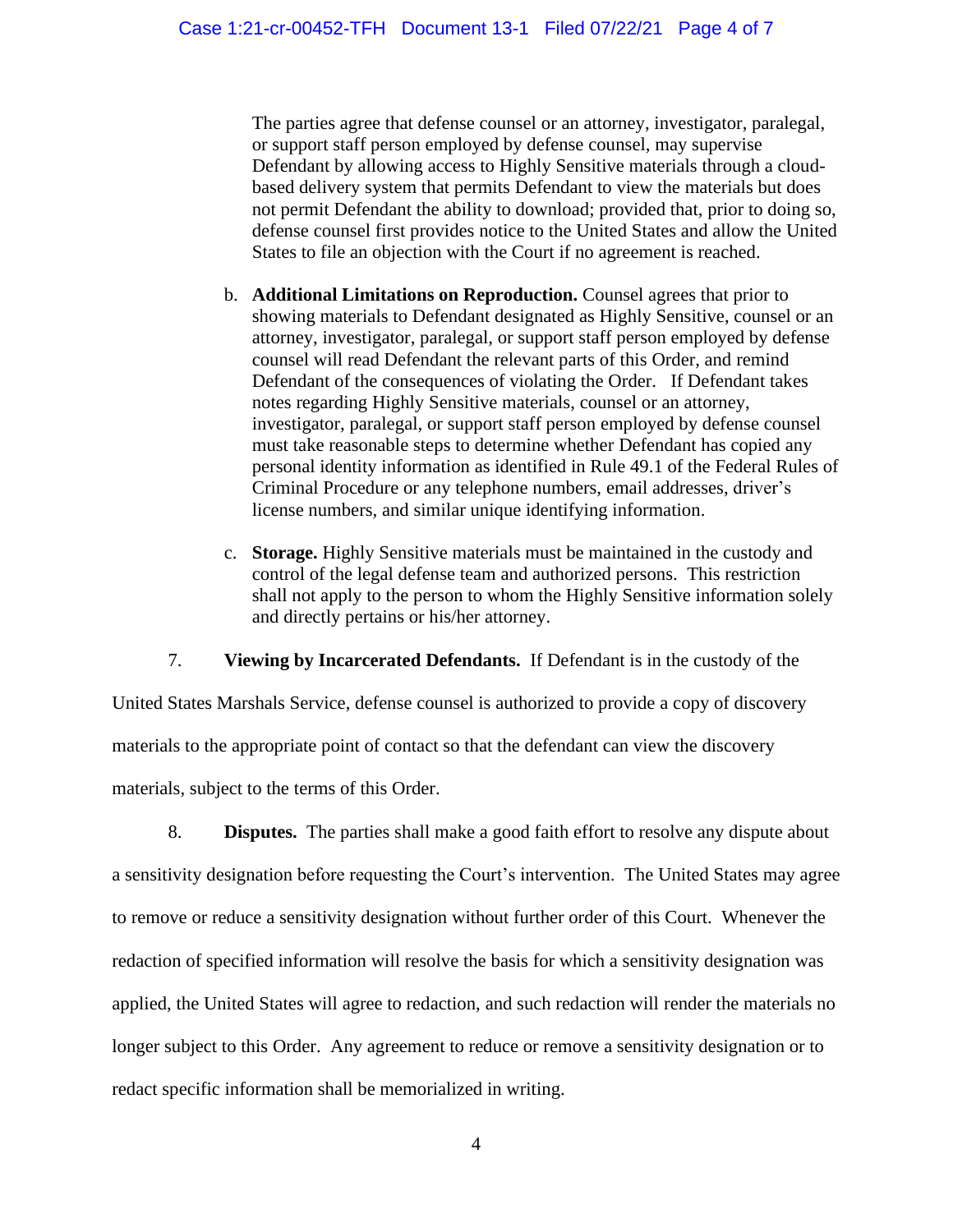#### Case 1:21-cr-00452-TFH Document 13-1 Filed 07/22/21 Page 5 of 7

9. **Modification Permitted.** Nothing in this Order shall prevent any party from seeking modification of this Order nor prevent the defense from contesting a sensitivity designation. The parties agree that the burden of demonstrating the need for a protective order remains with the government at all times.

10. **Failure not Waiver.** The failure by the United States to designate any materials as Sensitive or Highly Sensitive upon disclosure shall not constitute a waiver of the United States' ability to later designate the materials as Sensitive or Highly Sensitive but the government must separately identify and memorialize the changed status of those materials in writing.

11. **Automatic Exclusions from this Order.** This Order does not apply to materials that:

- a. Are, or later become, part of the public court record, including materials that have been received in evidence in this or other public trials or hearings;
- b. Were derived directly from Defendant or that pertain solely to Defendant. Examples of such materials include Defendant's own financial records, telephone records, digital device downloads, social media records, electronic communications, arrest records, and statements to law enforcement; 2 and
- c. Materials that the defense obtains by means other than discovery.
- 12. **Government's Discovery Obligations.** Nothing in this Order modifies the

United States' obligations at any stage of discovery in this case pursuant to Federal Rules of

Criminal Procedure 16 and 26.2, Local Criminal Rule 5.1, 18 U.S.C. § 3500 (the Jencks Act),

and the government's general obligation to produce exculpatory and impeachment information in

criminal cases.

 $2$  Discoverable materials that were derived directly from Defendant or that pertain solely to Defendant are exempt from this Order regardless of whether the United States has designated any such materials as "Sensitive" or "Highly Sensitive" because the same materials are being provided or made available to co-defendants or other persons charged in connection with the events at the United States Capitol on January 6, 2021.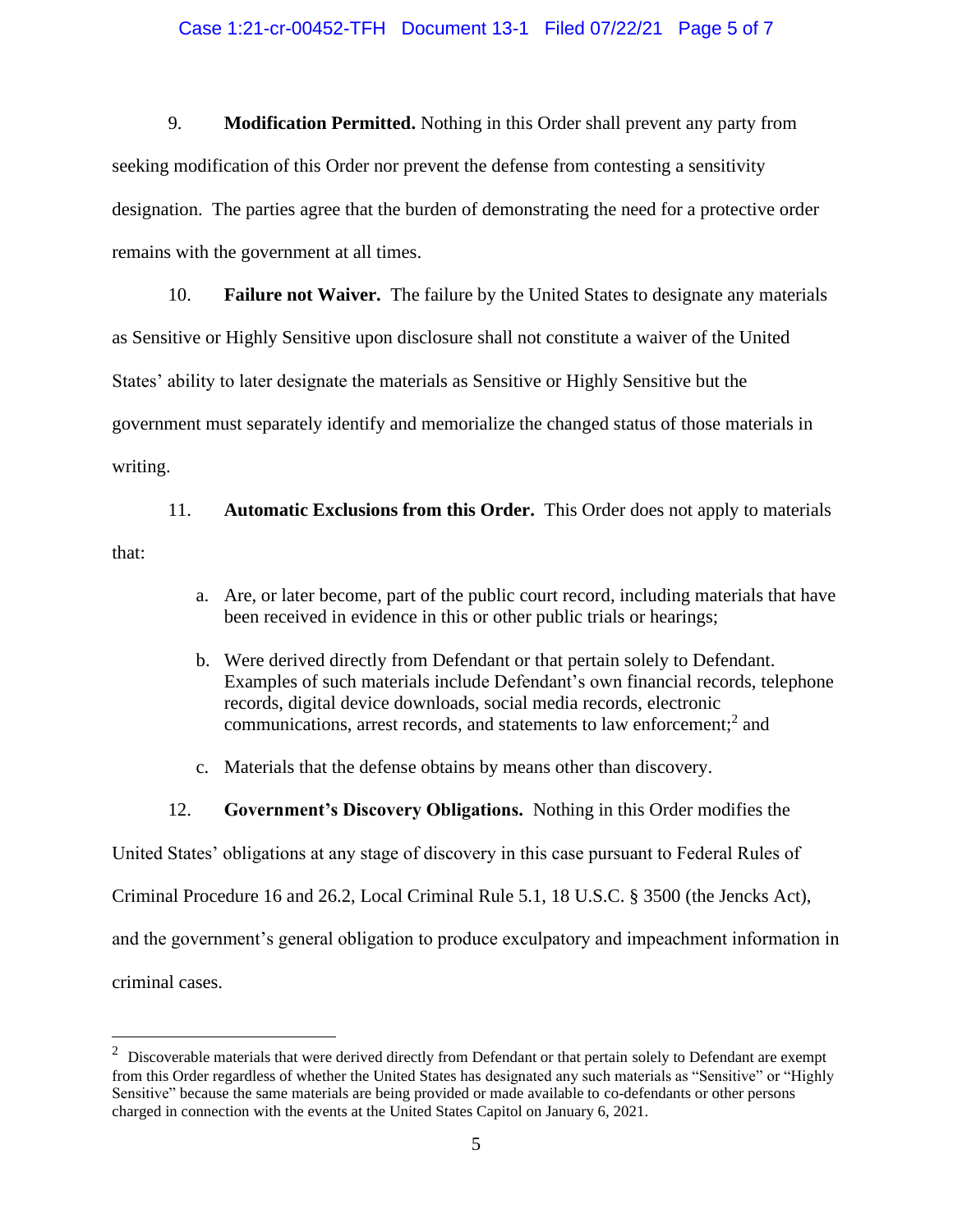#### Case 1:21-cr-00452-TFH Document 13-1 Filed 07/22/21 Page 6 of 7

13. **Defense Counsel's Obligations.** Defense counsel must provide a copy of this Order to, and review the terms of this Order with, members of the legal defense team, Defendant, and any other person, before providing them access to Sensitive or Highly Sensitive materials. Defense counsel must obtain a fully executed copy of Attachment A before providing Defendant access to Sensitive or Highly Sensitive materials, and must file a copy with the Court within one week of execution.

14. **No Ruling on Discoverability or Admissibility**. This Order does not constitute a ruling on the question of whether any particular material is properly discoverable or admissible and does not constitute any ruling on any potential objection to the discoverability or admissibility of any material.

15. **Duration.** The terms of this Order shall remain in effect after the conclusion of this case and the parties shall be bound by it unless otherwise ordered by the Court.

**SO ORDERED** this \_\_\_\_\_ day of \_\_\_\_\_\_\_\_\_\_, 2021.

HONORABLE THOMAS F. HOGAN United States District Judge

\_\_\_\_\_\_\_\_\_\_\_\_\_\_\_\_\_\_\_\_\_\_\_\_\_\_\_\_\_\_\_\_\_\_\_\_\_